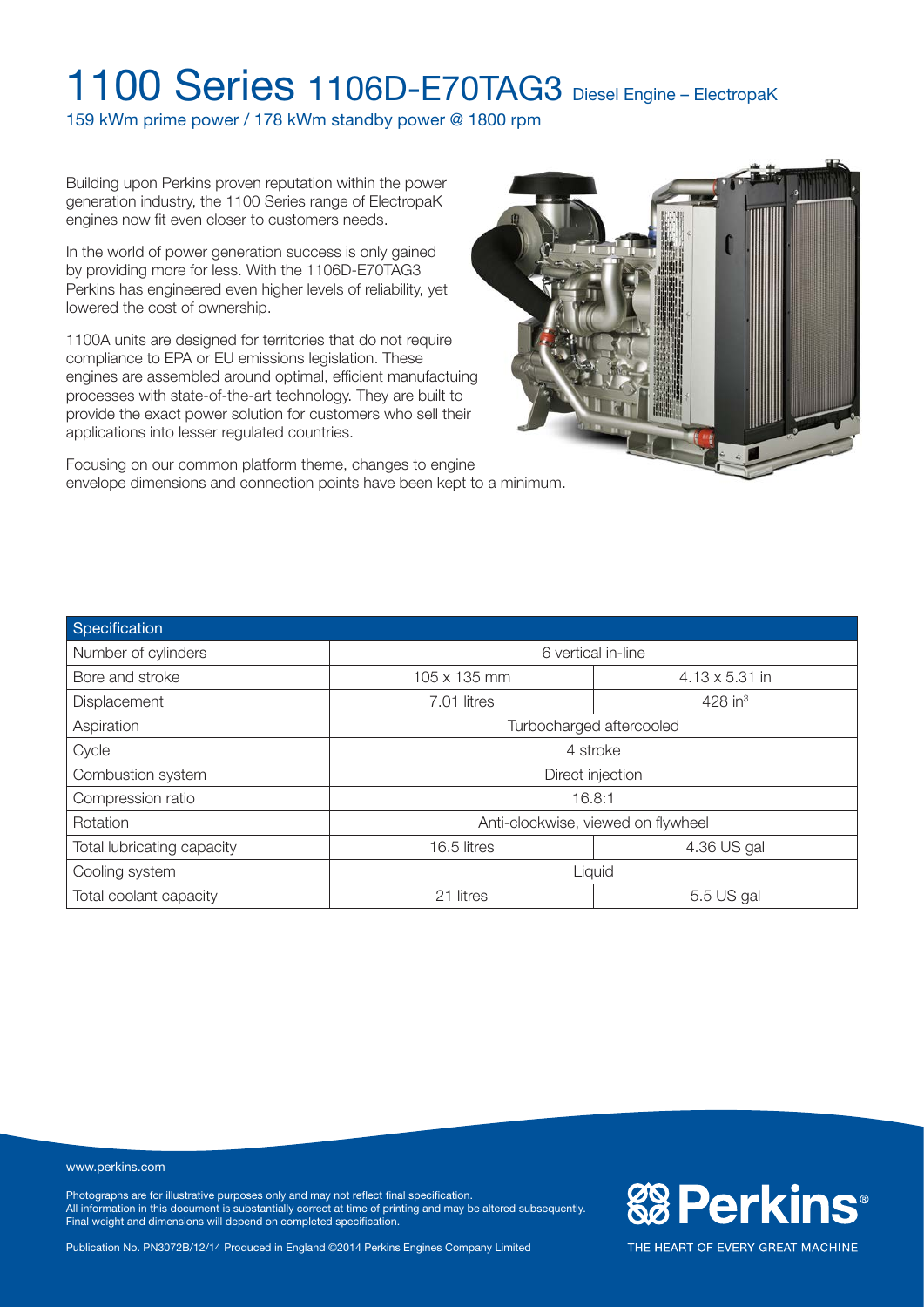159 kWm prime power / 178 kWm standby power @ 1800 rpm

#### Features and benefits

#### Dependable power

- The Perkins® 1106D-E70TAG3 delivers up to 172 kVA standby at 50 Hz and 153 kWe at 60 Hz, providing greater productivity through an improved power to weight ratio
- This world-class power density has been achieved in a 7 litre engine, using an electronic fuel injection system; making this engine robust for all markets, with the ability to cope with the variation of fuel qualities around the world The 1106D has been designed for excellent load acceptance to ensure your facility is powered quickly at all conditions

#### Low operating costs

- Service intervals are set at 500 hours as standard assuming approved fuels and lubrication oils are used
- Warranties and Service Contracts

We provide one-year warranties for constant speed engines and two-year warranties for variable speed models, as standard. These are supported by multilevel Extended Service Contracts that can be bought additionally Discover more: www.perkins.esc

#### World class product support

- Through an experienced global network of distributors and dealers, fully trained engine experts deliver total service support around the clock, 365 days a year. They have a comprehensive suite of web based tools at their finger tips, covering technical information, parts identification and ordering systems, all dedicated to maximising the productivity of your engine
- Perkins actively pursues product support excellence by insisting our distribution network invest in their territory to provide you with a consistent quality of support across the globe
- Throughout the entire life of a Perkins engine, we provide access to genuine OE specification parts giving 100% reassurance that you receive the very best in terms of quality for lowest possible cost… wherever your Perkins powered machine is operating in the world
- To find your local distributor: www.perkins.com/distributor

www.perkins.com

Photographs are for illustrative purposes only and may not reflect final specification. All information in this document is substantially correct at time of printing and may be altered subsequently. Final weight and dimensions will depend on completed specification.

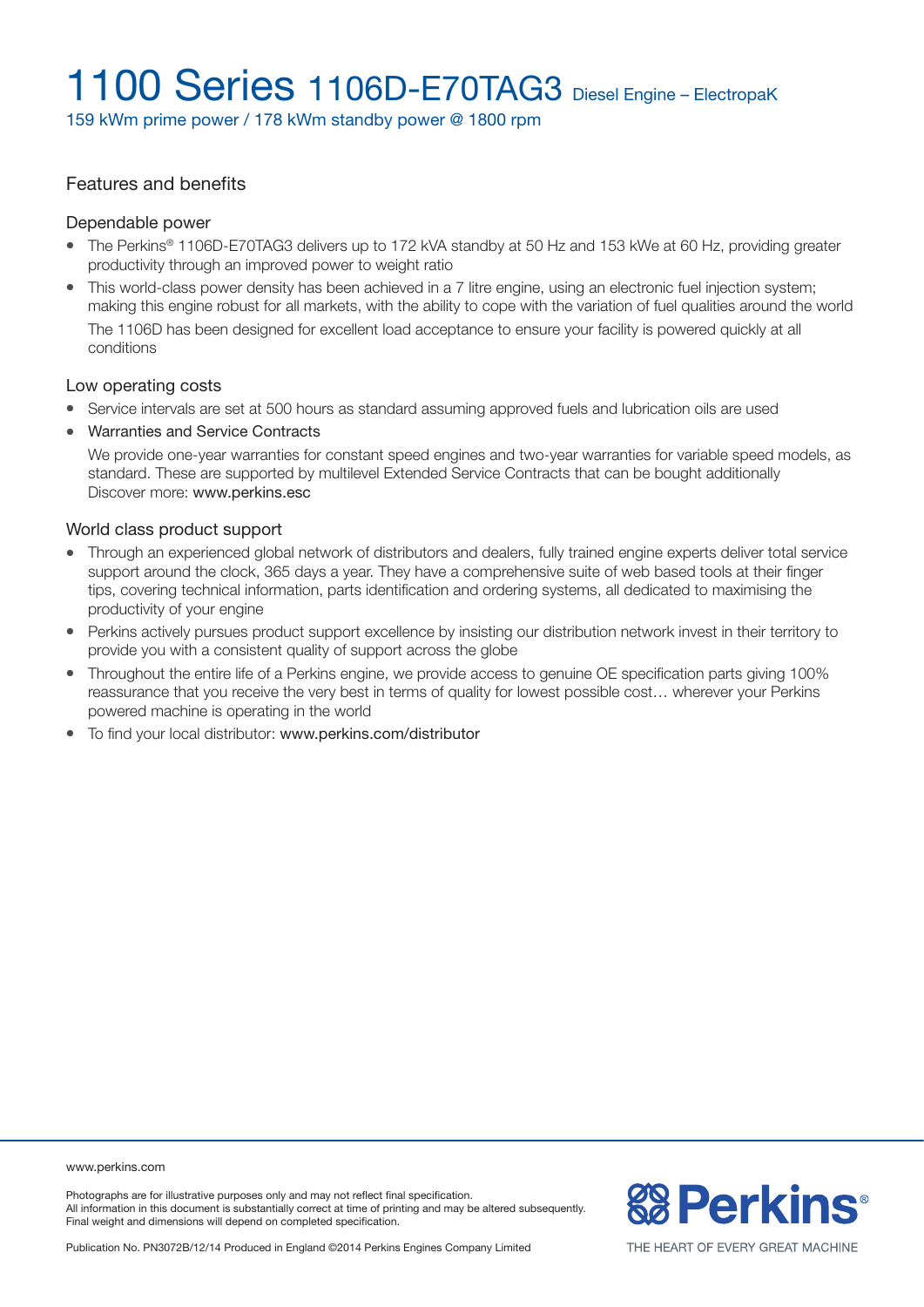159 kWm prime power / 178 kWm standby power @ 1800 rpm

### Technical information

- Tropical radiator pipes and guards
- Flywheel housing
- Flywheel and starter ring
- Oil filters
- Starter motor
- Air cleaners and brackets
- Lubricating oil sump
- Alternator
- Induction manifolds
- Exhaust manifolds
- Fuel filter
- Cold start aid
- Engine mountings

www.perkins.com

Photographs are for illustrative purposes only and may not reflect final specification. All information in this document is substantially correct at time of printing and may be altered subsequently. Final weight and dimensions will depend on completed specification.

Publication No. PN3072B/12/14 Produced in England ©2014 Perkins Engines Company Limited

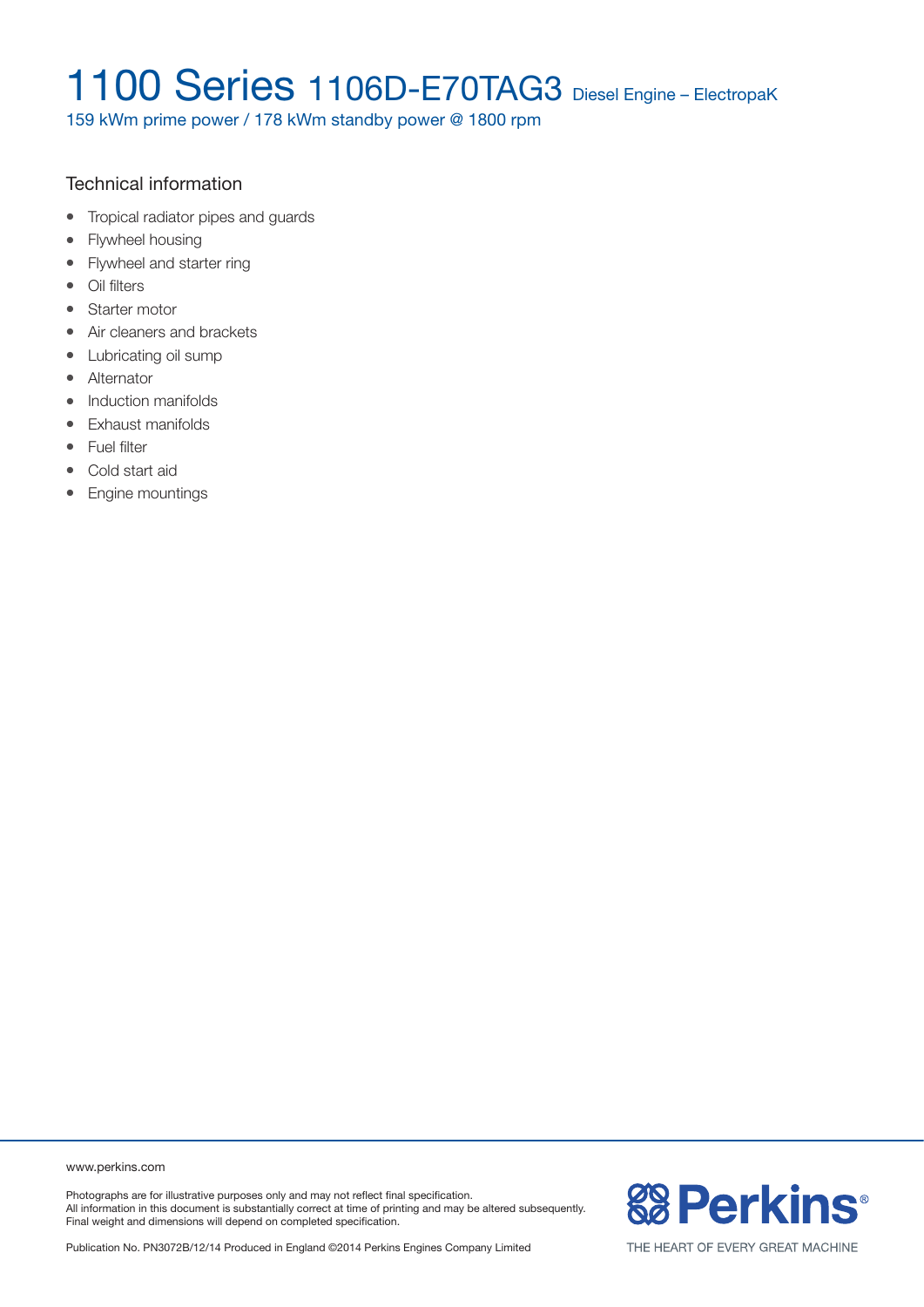159 kWm prime power / 178 kWm standby power @ 1800 rpm



| Engine package weights and dimensions |           |         |  |  |  |
|---------------------------------------|-----------|---------|--|--|--|
| Length with air cleaner               | 1763 mm   | 69.4 in |  |  |  |
| Width                                 | 768 mm    | 30.2 in |  |  |  |
| Height                                | $1142$ mm | 45 in   |  |  |  |
| Weight (dry)                          | 788 kg    | 1737 lb |  |  |  |

www.perkins.com

Photographs are for illustrative purposes only and may not reflect final specification. All information in this document is substantially correct at time of printing and may be altered subsequently. Final weight and dimensions will depend on completed specification.

**&B Perkins®**